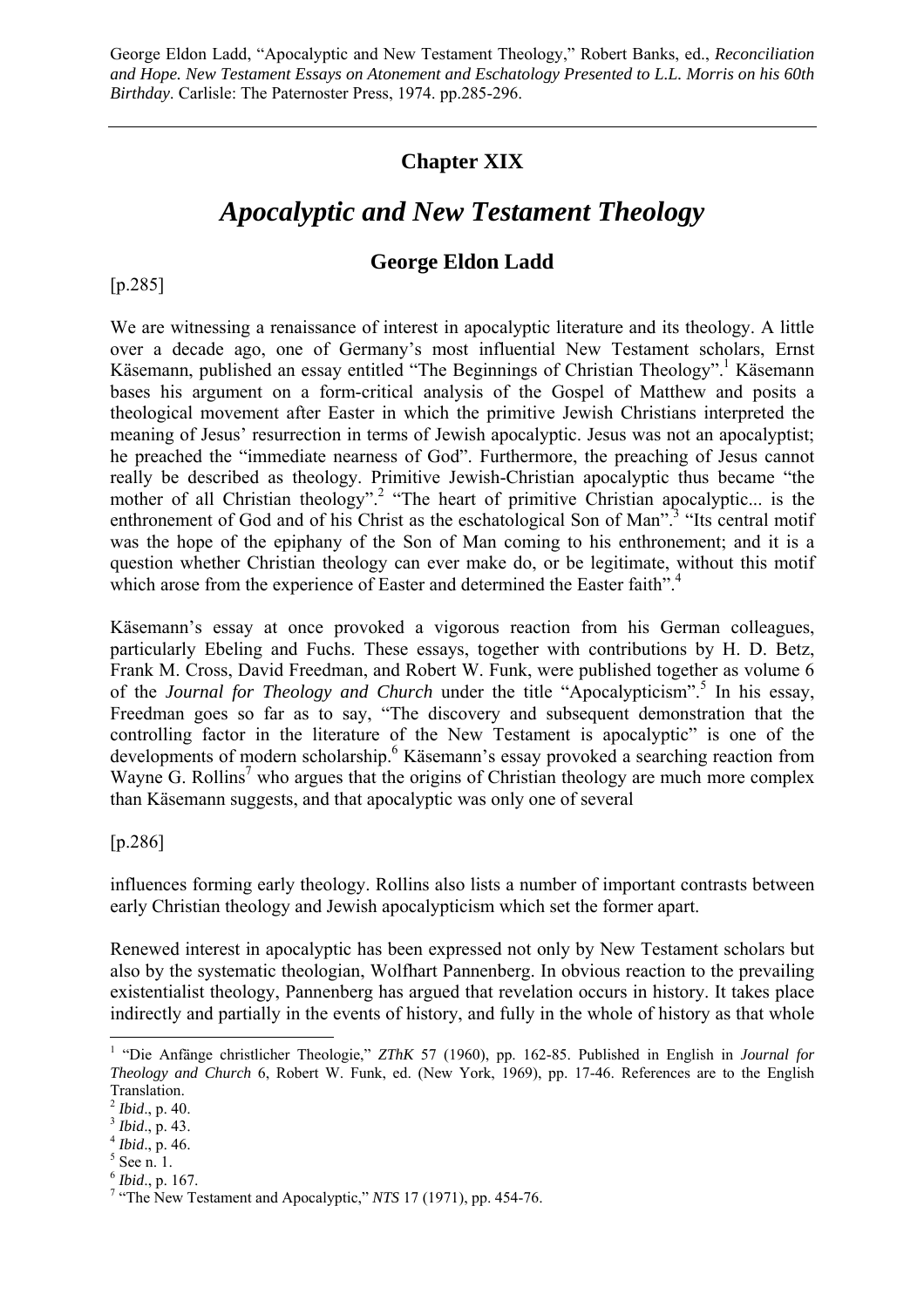is embodied in the end of history. Pannenberg discovers the full revelation in the eschatological event of the resurrection of the dead which can be understood only in the context of Jewish apocalyptic. The event of the resurrection has already occurred proleptically in the resurrection of Jesus.<sup>8</sup> Thus apocalyptic is made the vehicle for the understanding of revelation.

Pannenberg's thesis has been severely criticized by William R. Murdock who points out that Jewish apocalyptic sees no revelation in history. Essential to apocalyptic is the doctrine of the two aeons or ages. The future age is not the fulfilment of history but the end of history. For this reason, Murdock feels that Pannenberg has not caught the genius of apocalyptic.<sup>9</sup>

The growing interest in apocalyptic in America is illustrated by the fact that an entire issue of *Interpretation* was devoted to four essays on this subject.<sup>10</sup> William A. Beardslee first surveys the main characteristics of apocalyptic and then discusses the role apocalyptic thinking plays in the thought of Schweitzer, Buri, Käsemann, Pannenberg, and Altizer. Beardslee points out that while a renewed historical study of apocalyptic is now getting under way, there remain many unsolved problems.

Amos N. Wilder discusses the "Rhetoric of Ancient and Modern Apocalyptic". Paul D. Hanson writes on "Old Testament Apocalyptic Re-examined", in which he argues that Jewish apocalyptic has its roots in Old Testament prophecy.<sup>11</sup>

The issue concludes with a statement by a systematic theologian, Carl E. Braaten, "The Significance of Apocalypticism for Systematic Theology". He insists that "there is no unapocalyptic Jesus", $12 \text{ rad}$  argues that we must "cheerfully... acknowledge the apocalypticism of Jesus and... make it

[p.287]

 $\overline{a}$ 

the point of departure for systematic theology today".13 Braaten sees the fundamental element in apocalyptic to be its doctrine of the two ages, and he insists that a Christian interpretation of history is impossible without the dualistic element in apocalyptic, namely, the dialectical differentiation of all reality into this present evil age and the new world of promise to come. Here are embodied the principles of negation and transcendence: negation of the structures of this present evil age by the transcendent power of the age to come. Braaten has now brilliantly worked out this thesis in his book, *Christ and Counter-Christ*. 14

<sup>8</sup> The work of Pannenberg and his co-labourers was published under the title *Offenbarung als Geschichte*  (Göttingen, 1961), and translated as *Revelation as History* (London, 1968).

See "History and Revelation in Jewish Apocalyptic," *Interp* 21 (1967), pp. 167-87. Murdock arbitrarily distinguishes between the eschaton and the age to come, the eschaton being the goal of history while the age to come lies beyond the end of history.<br><sup>10</sup> See *Interp* 25 (1971), 419-99.

<sup>&</sup>lt;sup>11</sup> This position is also held in essays by Cross and Freedman while Murdock holds that apocalyptic dualism and eschatology "together ... formed the core of Zoroastrianism, and they were taken up together by apocalypticism under Iranian influence." (Interp 21 (1967), p.174).

<sup>&</sup>lt;sup>12</sup> *Interp* 25 (1971), p. 480.<br><sup>13</sup> *Ibid.*, p. 482.<br><sup>14</sup> Philadelphia, 1972.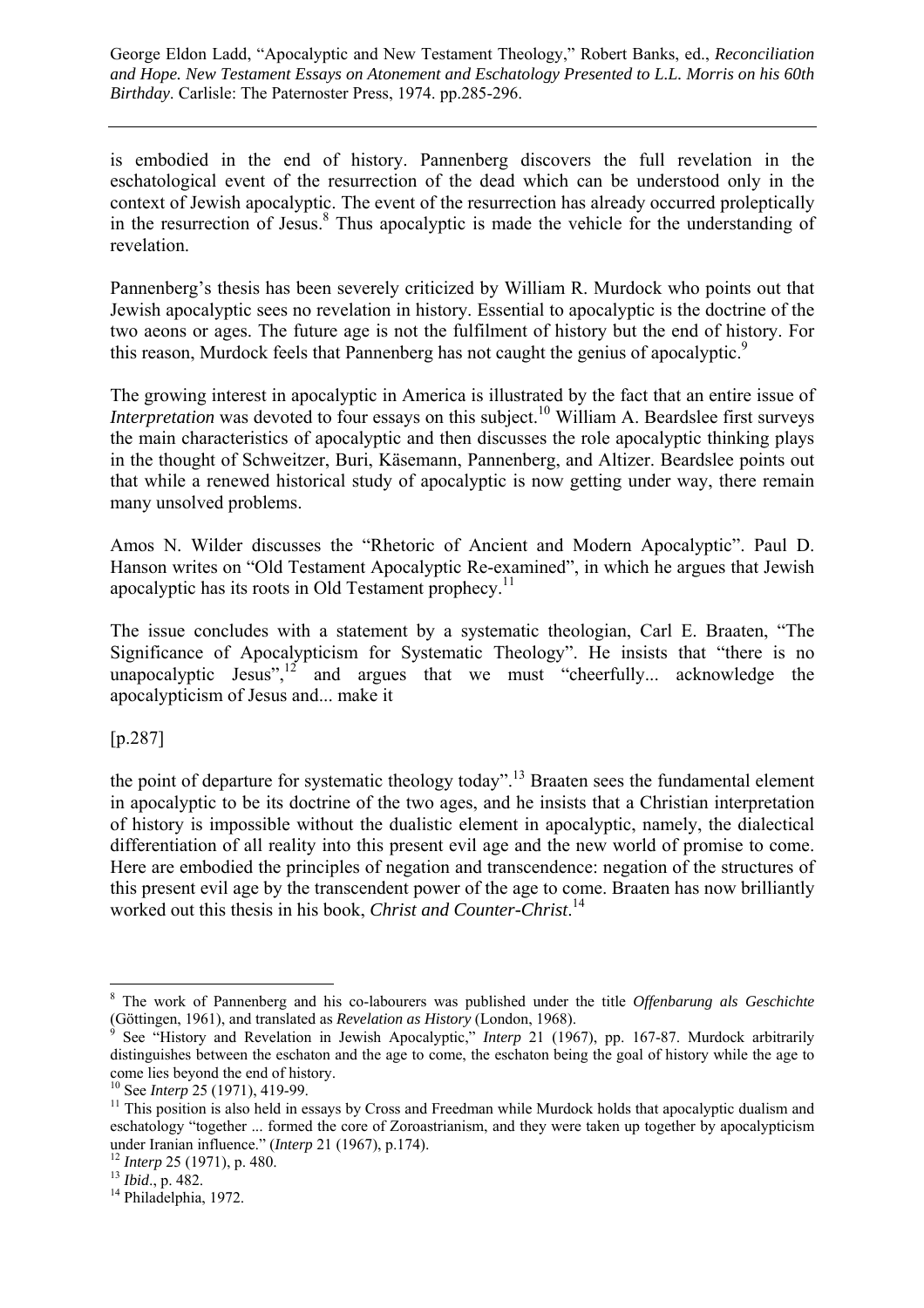The revival of interest in apocalyptic in Germany is accentuated by the recent book by Klaus Koch, *Ratlos vor der Apokalyptik*, translated into English with the title *The Rediscovery of Apocalyptic*. 15 Koch surveys the situation in England as well as in Germany and bemoans the numerous efforts to "save Jesus from apocalyptic". He goes on to show that the problem of apocalyptic is the problem of Jesus. Koch insists that apocalyptic is one of the main links that joins together the two Testaments, and that Jesus must be understood against the background of apocalyptic.

Finally, the renewed interest in apocalyptic is reflected in the most recent publication of the one whom we honor in these essays: *Apocalyptic*. 16 This little book contains an analysis of the various characteristics of apocalyptic, both literary and theological, and concludes with a discussion of apocalyptic and the New Testament, particularly Mark 13 and the Revelation. Morris agrees that apocalyptic contributed something to Christianity, but he thinks that it is going too far to say that apocalyptic was the parent of the Christian faith.

The Christian movement has its affinities with the apocalyptic movement. The language of the apocalyptists has influenced that of the Christians. The characteristic expressions of the Gospels often seem to receive more emphasis in apocalyptic than they do, for example, in the Old Testament.<sup>17</sup>

Morris insists that Jesus himself was not an apocalyptist,<sup>18</sup> and he emphasizes the fact that the characteristic literary form of Christianity was the gospel and not the apocalypse.<sup>19</sup>

In his discussion of dualism, Professor Morris seems to admit a larger debt to apocalyptic than his conclusion would allow. He first sketches the apocalyptic doctrine of the two ages—this age and the age to come. The present age is under the control of demonic spirits; it is full of evil and hopeless. All hope is posited in the age to come which will be the age of eternal life and immortality. Although Morris does not stress the point, this age will be brought to its end and the new age inaugurated by a

[p.288]

cosmic act of God, sometimes in the person of a heavenly Messiah who comes to raise the dead and judge the wicked. In evaluation of this eschatological dualism, Morris comments, "To this day we are indebted to the apocalyptists for making this point so firmly that it has become an integral part of subsequent religion".<sup>20</sup>

This is a judgement with which I heartily agree, and in this essay I wish to exploit it and to expound its relevance for New Testament theology, If I seem to differ with Professor Morris, the difference is in emphasis, not in substance.

 $\overline{a}$ <sup>15</sup> *Studies in Biblical Theology*, Second Series, 22 (London, 1972).<sup>16</sup> Grand Rapids, 1972.

<sup>&</sup>lt;sup>17</sup> Leon Morris, *Apocalyptic*, p. 73 [http://www.biblicalstudies.org.uk/pdf/apocalyptic\_morris.pdf].<br><sup>18</sup> *Ibid.*, p. 86.<br><sup>19</sup> *Ibid.*, p. 83.<br><sup>20</sup> *Ibid.*, p. 49. He quotes with approval the words of R. Meyer in *TDNT* 

epochs... was designed to outlast apocalyptic and become an enduring principle of faith."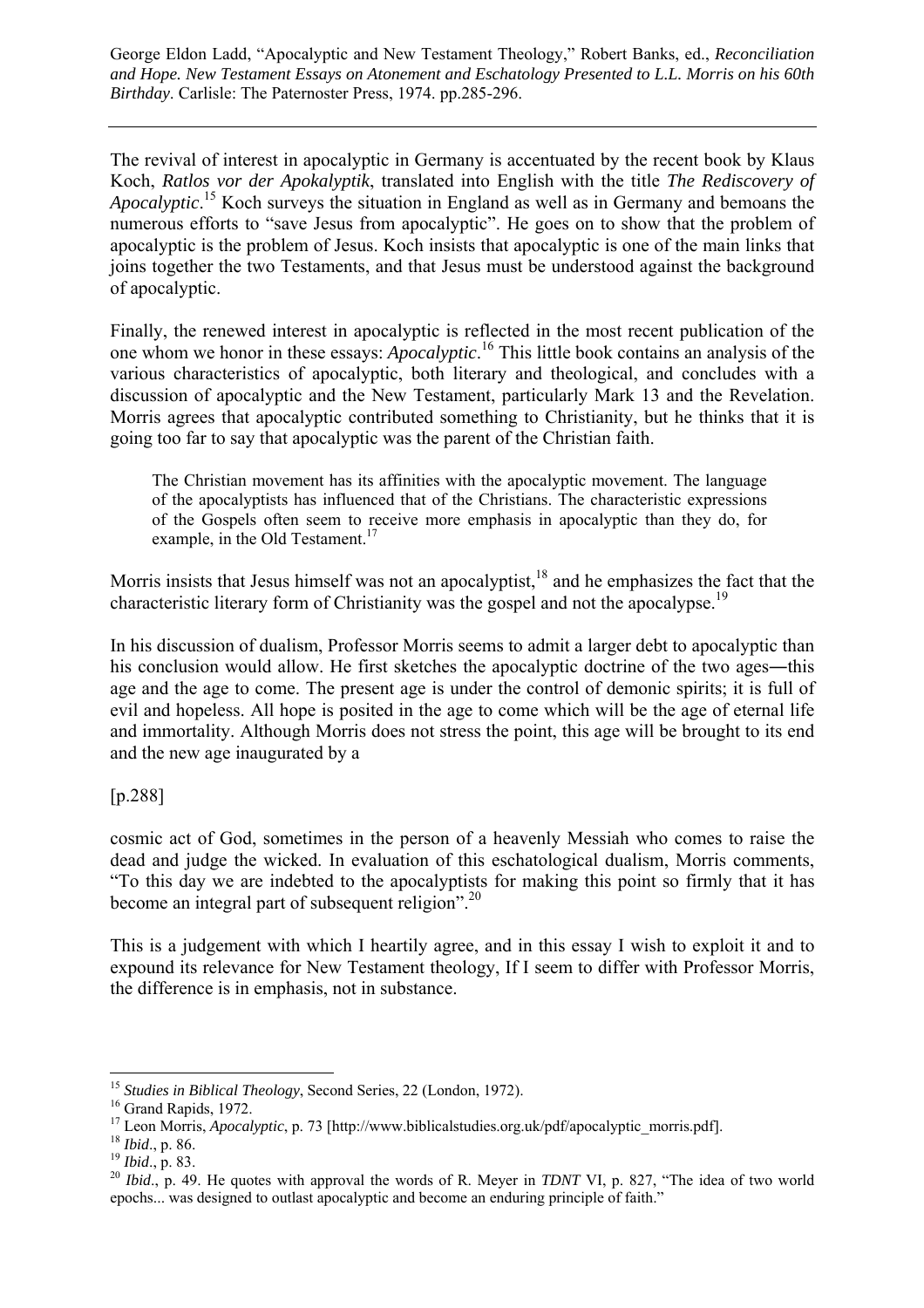We must first note the important role eschatological dualism plays in apocalyptic thought. The fully developed idiom does not appear in Jewish literature until the last years of the first century A.D. "The Most High has made not one age but two" (IV Ez. 7:50). "The Day of Judgement shall be the end of this age and the beginning of the eternal age that is to come" (IV Ez. 7:113). "This age the Most High has made for many, but the age to come for few" (IV Ez. 8:1).<sup>21</sup> However, the terminology is implicit in Enoch: "The age shall be consummated" (En. 16:1); "this world of unrighteousness" (En. 48:7); "he proclaims unto thee peace in the name of the world to come" (En. 71:15). As Ringgren says, "Der Gedanke 1st in den altesten Apokalypsen nicht ausdrucklich formuliert, aber die Vorstellung steht deutlich im Hintergrund". $^{22}$ 

The idea, which precedes the formulation of the idiom, is (to the present author) clearly rooted in the Old Testament prophetic hope.<sup>23</sup> The prophets continually look for a new redeemed order, which will be established by divine intervention, not by forces arising from within history. The Day of the Lord was conceived "as the time of the divine inbreaking into history in spectacular fashion. While God was believed to be always active on the plane of history, using nations and men to fulfil his ends, the Day of the Lord was thought of as a day of more direct and clearly manifest action". The prophetic predictions "were of a future not causally linked with the present".<sup>24</sup> The degree of continuity and discontinuity between the two orders is differently expressed by different prophets; but Isaiah expresses the hope of a new order in terms of new heavens and a new earth (Isa. 65:17; 66:22).

"This eschatological dualism is the essential characteristic of Apocalyptic

[p.289]

 $\overline{a}$ 

so far as its contents are concerned".<sup>25</sup> Ringgren devotes a third of his article on "Jüdische Apokalyptik" in the last edition of *Die Religion in Geschichte and Gegenwart* to a discussion of this dualism as the most essential feature of apocalyptic.<sup>26</sup> Von Rad says, "The characteristic of apocalyptic theology is its eschatological dualism, the clear-cut differentiation of two aeons, the present one and the one to come".<sup>27</sup>

The debt of the New Testament to Jewish apocalyptic has been expounded most vividly by Oscar Cullmann in his book *Christ and Time*. 28 Cullmann proves that the New Testament Gospel has as its background the Jewish concept which conceives of redemption taking place on a linear time line which divides time into the two ages: the present age and the coming age. For Judaism, the mid-point in the time line is the transition point from the present age to the

<sup>&</sup>lt;sup>21</sup> See also 2 Bar. 14:13; 15:7; Pirke Aboth 4:1, 21, 22; 6:4, 7. Volz cites a possible reference to Hillel (ca. 30) B.C.), but this is not certain. See P. Volz, *Die Eschatologie der jüdischen Gemeinde* (Tübingen, 1934), p. 65. For the whole subject, see Wm. Bousset, *Die Religion des Judentums im späthellenistischen Zeitalter* (Tübingen, 1926), pp. 243-49.

 $^{22}$  H. Ringgren, "Apokalyptik," *RGG*<sup>3</sup>I, col. 465.

<sup>&</sup>lt;sup>23</sup> This point is argued in detail in the author's volume, *The Presence of the Future* (Grand Rapids, 1973), chap.

<sup>2.</sup> See also S. Mowinckel, *He That Cometh* (Oxford, 1956), p. 265.<br><sup>24</sup> H. H. Rowley, *The Growth of the Old Testament* (London, 1950), p. 179.<br><sup>25</sup> P. Vielhauer, "Apocalyptic," *New Testament Apocrypha*, Win. Schneemelche 589.<br> $^{26}$  H. Ringgren, *op. cit.*, cols. 464-66.

<sup>&</sup>lt;sup>27</sup> G. von Rad, *Old Testament Theology* (New York, 1965), I, pp. 301 f. <sup>28</sup> Philadelphia, 1950. Rev. ed., 1964.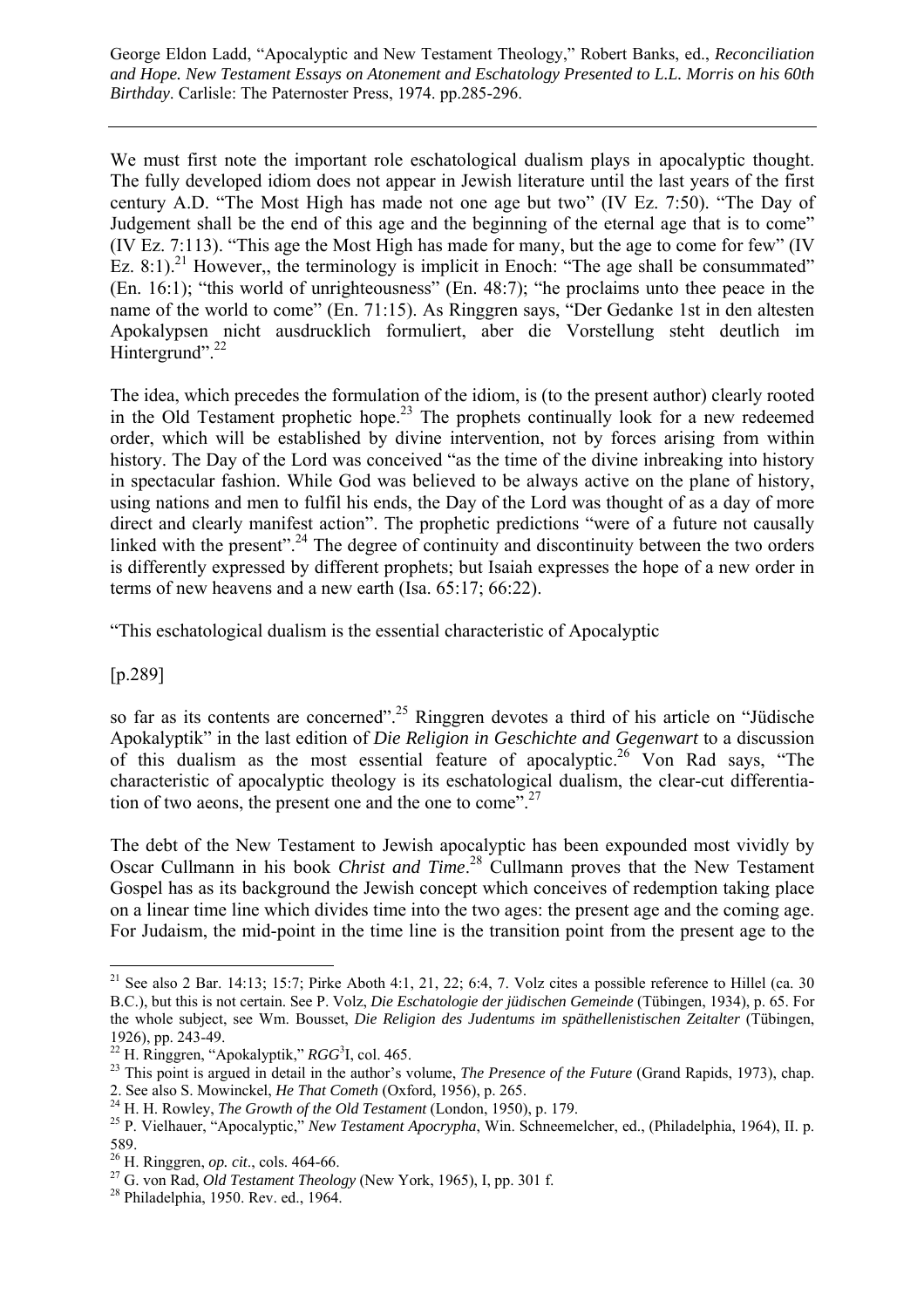future. Cullmann argues that the difference between Christianity and Judaism is that Christianity sees the mid-point no longer at the end of this age but in the historical mission of Jesus.

It is difficult to see how anyone can successfully challenge this position. The two-age terminology appears in every stratum of the Gospel tradition except  $O<sup>29</sup>$  The most important of these sayings, from a critical point of view, is that of Mark 10:30. When the young man asked Jesus how he might inherit eternal life (Mk. 10:17), he had no thought of life as a present possession in the Johannine sense. He was concerned about his future destiny, the life of the age to come. Probably he had in mind the words in Daniel when "many of those who sleep in the dust of the earth shall awake, some to everlasting life, and some to shame and everlasting contempt" (Dan. 12:2). In the subsequent discussion with his disciples, Jesus equated eternal life with the Kingdom of God (Mk. 10:23-25), and also with the age to come. In this age, his disciples will enjoy certain rewards in return for the sacrifice they are called upon to make, but they are also to expect persecutions (Mk. 10:30). The supreme gift, eternal life, belongs to the age to come. So far as this saying is concerned, apart from the age to come God's people will not experience eternal life.

The same eschatological dualism is reflected in a saying in the Fourth Gospel: "He who loves his life loses it, and he who hates his life in this world will keep it for eternal life" (Jn. 12:25). This is a saying which has parallels in the Synoptics.<sup>30</sup> Dodd has pointed out that `the Fourth Evangelist alone has given it a form which obviously alludes to the Jewish antithesis of the two ages: he who hates his soul *ba*'*olam ha-zeh*

[p.290]

will keep it *la la'olam ha-ba'* and consequently will possess *hayye ha'olam ha-ba'*.<sup>31</sup> Indeed, the very idea of  $\zeta$   $\omega$  $\eta$   $\alpha$   $\omega$   $\omega$  is eschatological.<sup>32</sup> It is the life of the age to come.

This eschatological dualism is also patent in Paul. Christ has been exalted far above every name that is named, "not only is this age but also in that which is to come" (Eph. 1:21. This present age is evil (Gal. 1:4). Satan has been allowed in the providence of God to exercise such power that he can be called the "god of this age" (2 Cor. 4:4). Because this age is evil, Christians are not to be conformed to its norms and patterns (Rom. 12:2. It was the rulers of this age who brought about the death of Jesus  $(1 \text{ Cor. } 2.8)$ .<sup>33</sup>

Even in the book of Hebrews, which many critics interpret against a background of philonic, i.e., Greek, dualism, the eschatological perspective remains. "For it was not to angels that God subjected the world to come  $(\tau \hat{\eta} v)$  oikov $\mu \hat{\epsilon} \lambda \hat{\lambda}$  must  $\mu \hat{\epsilon} \lambda \hat{\lambda}$  and  $\lambda$  of which we arc speaking"

 $\overline{a}$ <sup>29</sup> Mark (Mk. 4:19; 10:30); M (Matt. 13:39-40; 28:20); L (Luke 16:8); Matt. 24:3; 12:32 and Luke 20:34-35.

<sup>30</sup> Mk. 8:35; Mt. 10:39, 16:25; Lk. 9:24, 17:33.

<sup>&</sup>lt;sup>31</sup> C. H. Dodd, *The Interpretation of the Fourth Gospel* (Cambridge, 1953). p. 146.<br><sup>32</sup> See H. Sasse, *TDNT* 1, p. 209.<br><sup>33</sup> It would take us far afield to discuss the critical problem of whether "the rulers of this ag or spiritual powers. For a further discussion of Pauline dualism, see G. E. Ladd in *EQ* 30 (1958), pp. 75-84 [http://www.biblicalstudies.org.uk/pdf/eq/place\_ladd.pdf].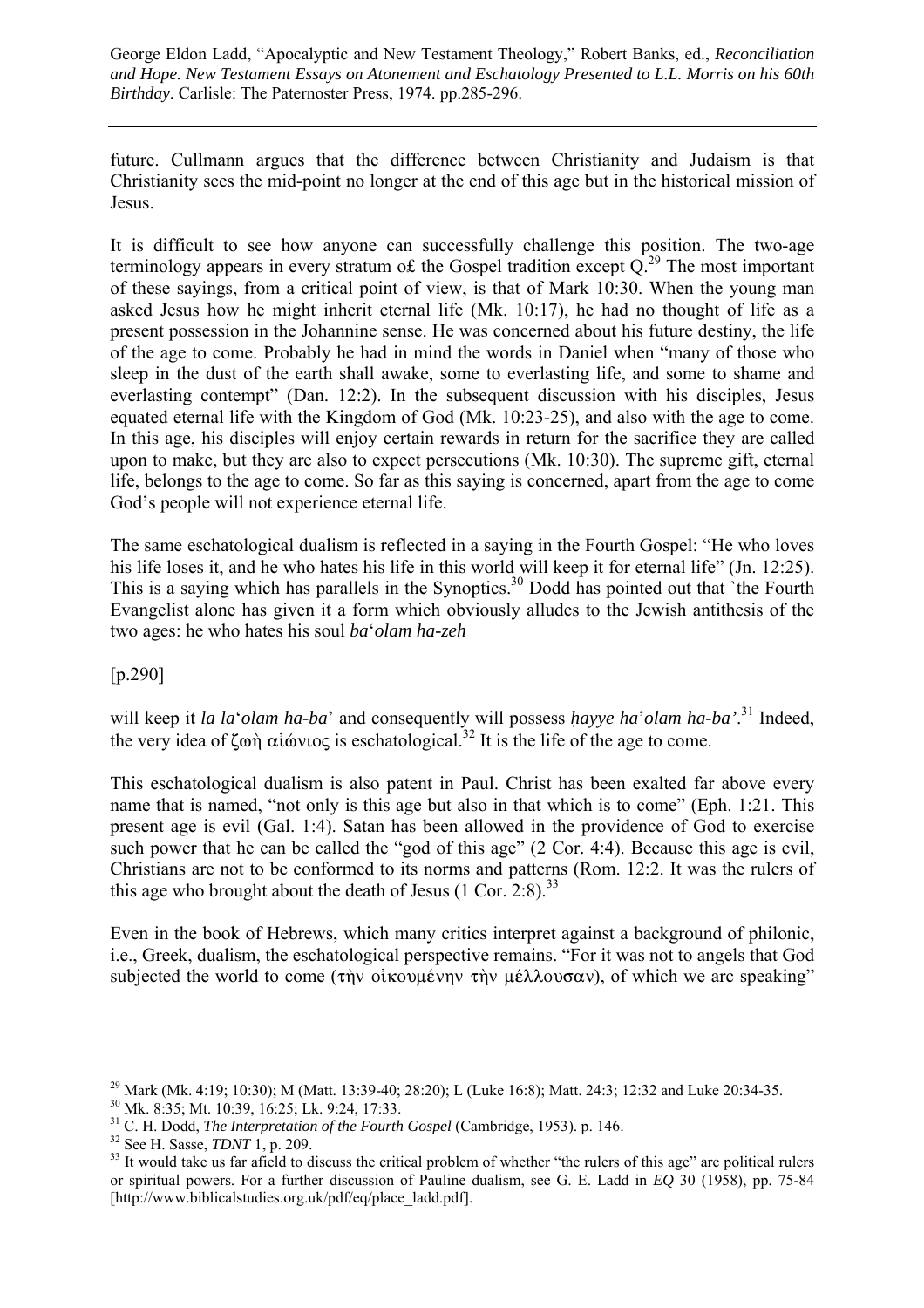(Heb. 2:5). This is clearly an eschatological expression which is synonymous with *ha*'*olam ha-ba*'.34

Cullmann's thesis seems unassailable. The basic structure of New Testament theology is the same as that of Jewish apocalyptic.

At this point, a difficult question must be raised, if it cannot be finally answered. Did Jesus and the early Christians borrow the two-age scheme from Judaism? We have seen that the fully developed terminology of the two ages appears in Jewish literature first in IV Ezra. The witnesses for this terminology from the rabbinic writings before 70 A.D. are very infrequent and uncertain.35 However, Sasse believes that "The NT borrowed the doctrine of the two aeons from Jewish apocalyptic".<sup>36</sup> So far as our literature is concerned, the Pauline letters are the earliest documents to use the idiom of the two ages; but if our Gospels correctly report Jesus' words, Jesus himself is the first one according to our texts to have used the idiom.

Many scholars believe that the Gospels do not correctly record the words of Jesus and that he could not have used the two-age terminology. While it is clear that several uses of the phrase are secondary, there is no convincing reason to conclude that the terminology does not in fact go

[p.291]

back to Jesus. G. Dalman says, "it is clear that the ideas, `this age', `the future age', *if Jesus used them at all*, were not of importance in His vocabulary... The idea of the `sovereignty of God' filled the place of that of 'the future age'."<sup>37</sup> This is a surprising statement in view of the fact that he had already said, "the true affinity of the idea of the sovereignty of God, as taught by Jesus, is to be found, not so much in the Jewish conception of *malkuth shamayim* as in the idea of the `future age', or that of the `life of the future age'."38 However, if the idea of the two ages is found in Jesus' teachings, we should admit the probability of the terminology unless strong reasons prevent it. In the words of T. W. Manson, who was not inclined to "play up" eschatological concepts, "Parousia and judgement mark the division between the present age and the age to come. They usher in what is described as `the Kingdom of God' or as `life'. These two terms appear to be used interchangeably".<sup>39</sup>

We must recognize the possibility that this terminology existed in Judaism and that both Jesus and Paul brought it into the Christian tradition. However, for this there is no final proof. It is more likely, in view of the appearance of the terminology in our sources, that it came into the Christian tradition through Jesus teaching, and Paul uses the same terminology, which was also emerging simultaneously in Jewish idiom. Geerhardus Vos was convinced that

<sup>34</sup> See G. W. Buchanan, *To the Hebrews* (New York, 1972), p. 26. For the eschatological perspective of Hebrews, which many scholars have denied, see Wm. Robinson, *The Eschatology of the Epistle to the Hebrews* (Birmingham, 1950; a much-neglected little work), and C. K. Barrett, "The Eschatology of the Epistle to the Hebrews," in *The Background of the New Testament and its Eschatology*, ed. by W. D. Davies and D. Daube (Cambridge, 1956), pp. 363-93.<br><sup>35</sup> H. Sasse in *TDNT* I, p. 206.

<sup>&</sup>lt;sup>36</sup> Loc. cit.<br><sup>37</sup> *The Words of Jesus* (Edinburgh, 1909), p. 148. See also the long note in W. G. Kümmel, *Promise and Fulfilment* (Naperville, Ill., 1957), p. 49.<br><sup>38</sup> G. Dalman, *op. cit.*, p. 135.<br><sup>39</sup> T. W. Manson, *The Teaching of Jesus* (Cambridge, 1935), p. 276.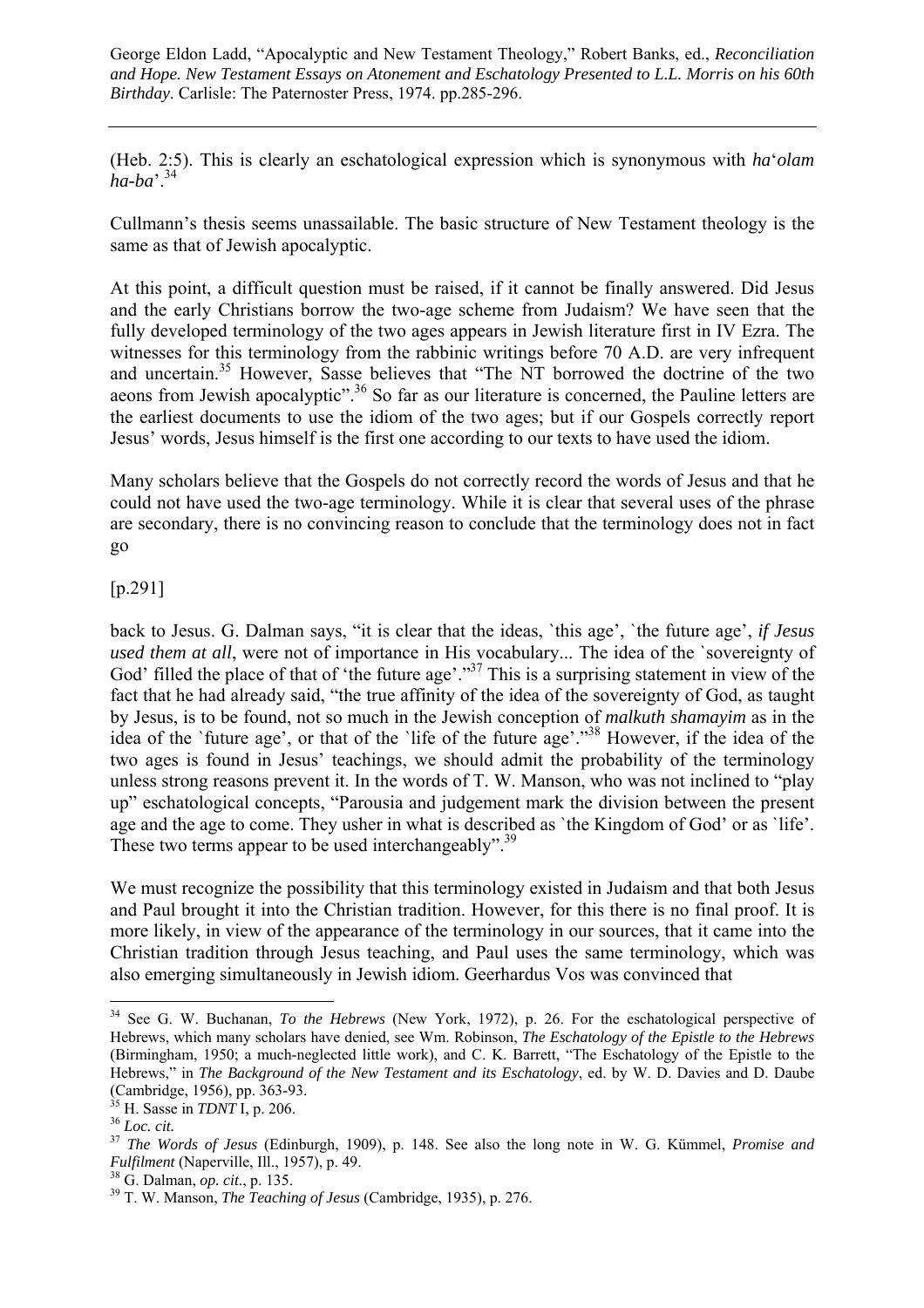there is no escape from the conclusion that a piece of Jewish theology has been here by Revelation incorporated into the Apostle's teaching. Paul had none less than Jesus Himself as a predecessor in this. The main structure of the Jewish Apocalyptic is embodied in our Lord's teaching as well as in Paul's.<sup>40</sup>

if Christianity took over the eschatological dualism of Jewish apocalyptic, it did so with a difference―a difference so striking and significant that it is easy to contrast the Gospel with apocalyptic, as Morris does. $41$ 

The fact is, if our thesis is correct that the doctrine of the two ages is a natural development of the Old Testament prophetic hope,<sup>42</sup> that this doctrine as it emerged in Jewish apocalyptic lost one of the most important features of prophetic theology: the truth that the God who is to act finally at the end of the age is also the God who acts in history and who reveals himself in historical events. The prophets believed that God had revealed himself in delivering his people from slavery in Egypt, in preserving his people from their enemies, and even in judgement in the captivity. The same God who had acted in history would intervene at the

#### [p.292]

end of history to manifest his glory by bringing his redeemed people into the new order of the Kingdom of God. $43$ 

The apocalyptists lost the reality of God's acting in present history, Indeed, the evil plight of God's people in history was precisely their problem. In Maccabean times, the Jews rallied to the law, and many suffered martyrdom rather than violate the law. Yet God did not deliver them. Israel's historical experiences led them to the conclusion that history was irremediably evil. No hope for deliverance could be expected in history; all hope was focused on the eschatological event when God would rise up to judge the wicked and bring his people into the blessed age to come. Thus the apocalyptists reflect pessimism about this age. The blessings of the Kingdom cannot be experienced in the present, for this age is abandoned to evil and suffering.

This pessimism with regard to history is vividly reflected in the Dream Visions in Enoch. God has personally guided the experiences of Israel throughout its history until the Babylonian captivity. Then God withdrew his personal leadership, forsook the temple, and surrendered his people to wild beasts to be torn and devoured. God "remained unmoved, though He saw it, and rejoiced that they were devoured and swallowed and robbed, and left them to be devoured in the hand of all the beasts" (En. 89:58. Then God turned the fortunes of the nation over to seventy shepherds, instructing them as to the number of Jews who might be slain. However, the shepherds were self-willed and faithless, ignoring the divine directive and permitting fearful evils to befall God's people. When reports of the evil conduct of the shepherds were brought to God, he laid them aside and remained unmoved and aloof (89:71, 75), A record was made of the angels' faithlessness that they might be punished on the day of judgement when Israel would be delivered. Between the years 586-165 B.C., God was conceived to be

 $\overline{a}$ <sup>40</sup> Geerhardus Vos, *The Pauline Eschatology* (Grand Rapids, 1952), p. 28. However, see p. 288, n. 4 [now n.23].<br><sup>41</sup> *Apocalyptic*, p. 86. <sup>42</sup> See p. 288, n.4 [now n.23].

<sup>&</sup>lt;sup>43</sup> The term "Kingdom of God" is not used in the prophets, but the idea is constantly recurrent.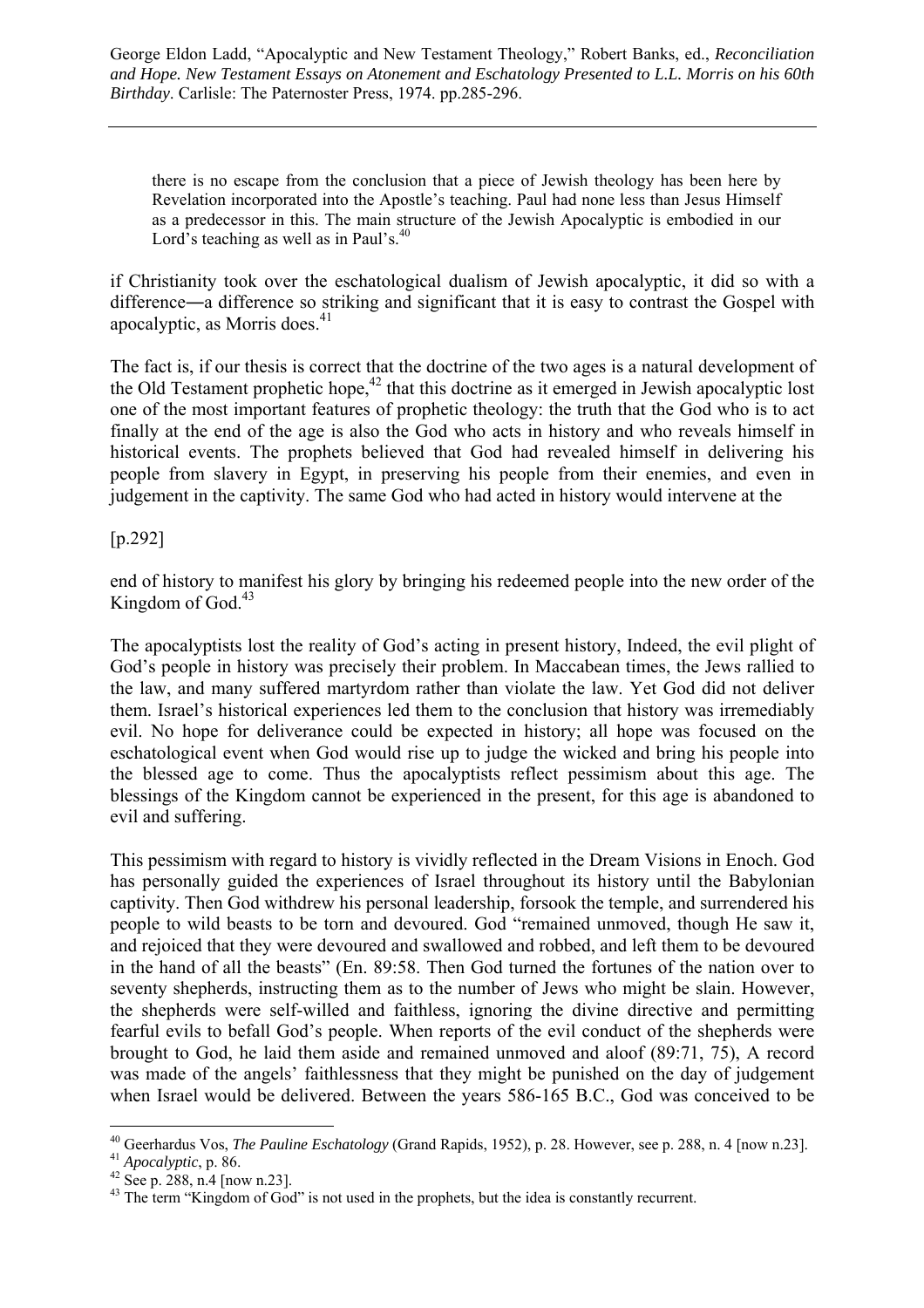inactive in the fortunes of Israel. God's people found themselves at the mercy of faithless angels. No deliverance could be expected before the messianic era.<sup>44</sup>

The apocalyptic rejection of history was the subject of a paper read at the hundredth meeting of the Society of Biblical Literature in America by Stanley B. Frost. He argues that far from having a philosophy of history, apocalyptic did not take history seriously, and did not view history as the medium of revelation. Salvation is to be sought not in this world but in a transcendent order. He points out that this fact has not been widely recognized.<sup>45</sup>

It is precisely at this point that the apocalyptic thought of the New Testament most notably differs from Jewish apocalyptic. In fact, the

[p.293]

difference is so great that many scholars would not call the basic structure of New Testament thought apocalyptic. It was this primary difference that led the present writer some years ago to suggest that we ought to distinguish between prophetic-apocalyptic and non-prophetic apocalyptic.46 Non-prophetic apocalyptic has completely lost the sense of God's acts in history. It is completely pessimistic about history; history is surrendered to the powers of evil. Prophetic apocalyptic builds its world view on the apocalyptic doctrine of the two ages, but it retains the consciousness of God's acts in history. This is what led Cullmann to say that the main difference between Judaism and Christianity is that the latter places a new centre in the time line without surrendering the eschatological dualism.<sup>47</sup>

Long before Cullmann wrote his influential *Christ and Time*, Geerhardus Vos had expressed the same idea in what seems to the present writer to be an even more effective way. Instead of a straight line with two climactic points<sup>48</sup>—the incarnation and the parousia—Vos suggested the following diagram.<sup>49</sup>



 $\overline{a}$ 

<sup>44</sup> For further illustrations see G. E. Ladd, *The Presence of the Future*, chap. 3, 45 Stanley B. Frost, "Apocalyptic and History," in *The Bible in Modern Scholarship*, ed. J. P. Hyatt (Nashville, 1965), pp. 98-113.

<sup>&</sup>lt;sup>46</sup> G, E. Ladd, "Why Not Prophetic Apocalyptic?" *JBL* 76 (1957), pp. 192-200. <sup>47</sup> See p. 289, n. 4 [now n.28].

<sup>&</sup>lt;sup>48</sup> It can be argued that Christ did not in fact put a new center in the tune line, for what he will do at his Parousia is as essential to the full realization of salvation as the incarnation, cross, and resurrection. 49 G. Vos, *The Pauline Eschatology*, p. 38.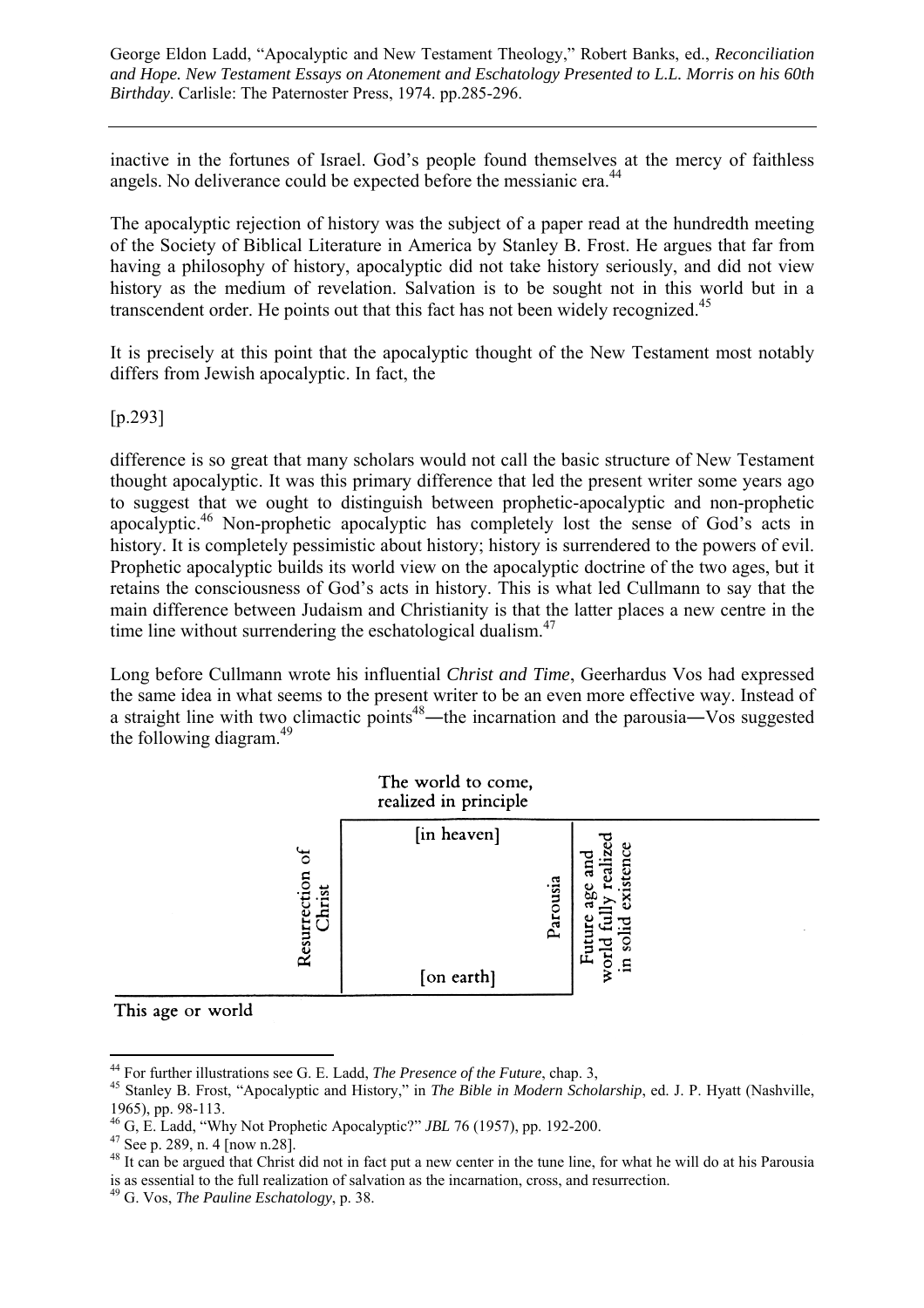This diagram is intended to suggest that all of the redemptive blessings already enjoyed in Christ are, to use Vos's words, "semi-eschatological" realities. *This is to the present writer the unifying centre of New Testament theology*. 50 The Kingdom of God, which is the central theme of Jesus' preaching, belongs essentially to the age to come. God's rule will never be fully realized in this age. The Gospels, like Jewish apocalyptic, recognize the role of evil spirits in this age. Satan and his angels must be destroyed (Matt. 25:41) before God's Kingdom is consummated. However, this does not mean, as in Jewish apocalyptic, that God has abandoned his world and

[p.294]

human history. In fact, *history has become the scene of the conflict between the Kingdom of God and the powers of evil*. "But if it is by the Spirit of God that I cast out demons, then the kingdom of God has come upon you" (Matt. 12:28). The Kingdom of God belongs to the age to come, but in the person and mission of Jesus, that Kingdom has invaded history to bring to men living in the old age the blessings of the age to come.

Eternal life also belongs to the age to come.<sup>51</sup> In the Synoptic Gospels, eternal life is always an eschatological blessing. But in the Fourth Gospel, Jesus has brought this eternal life to men while they still live in dying mortal bodies. "He who believes in the Son has eternal life" (Jn. 3:36). There is a distinct analogy between the concept of the Kingdom of God in the Synoptics and eternal life in John. Both belong to the age to come and are eschatological; in fact, eternal life is in reality the life of the future age. But by virtue of Jesus' mission, both the Kingdom of God and eternal life have become objects of present experience.<sup>52</sup>

The same historicising of eschatology is found in Paul's teaching about the resurrection, justification, and the Spirit. Paul makes it clear that the resurrection of Jesus was an eschatological event. His resurrection is the first fruits of the eschatological resurrection (1 Cor. 15:23). First fruits is more than promise or hope; it is actual realization. The resurrection of Christ was an event in history, but it was not an "historical" event in the sense that it could be explained by antecedent historical events. It was an eschatological event. In the resurrection of Jesus, a piece of eschatology was split off from the end of the world and planted in the midst of history.

The same is true of justification. Justification is essentially the sentence of righteousness by the divine Judge in the eschatological day of judgement. This is what Paul expected when he was a Jew.<sup>53</sup> But now because of the cross, God has already pronounced the verdict of acquittal―and that not on the basis of good works but of faith in Jesus because of what he has done in history.

The gift of the Spirit is also an eschatological gift. The promise in Joel 2:28-29 of the outpouring of the Spirit was an event that belonged to the day of the Lord. Ezekiel (36:26-28) also predicted the gift of the Spirit but again it is in an eschatological setting. On the day of Pentecost, Peter proclaimed that the eschatological promise of the Spirit had been fulfilled—in history. And Paul's calls the gift of the Spirit both first fruits ( $\alpha \pi \alpha \rho \gamma \gamma$ ) Rom.

<sup>&</sup>lt;sup>50</sup> See G. E. Ladd, "Eschatology and the Unity of New Testament Theology," *ExpT* 68 (1956-1957), pp. 268-73.<br><sup>51</sup> See p. 290, n. 2 [now n.32].<br><sup>52</sup> Leon Morris, *Commentary on the Gospel of John* (Grand Rapids, 1971), p

<sup>&</sup>lt;sup>53</sup> See F. F. Bruce, *The Epistle of Paul to the Romans* (London, 1963), p. 102.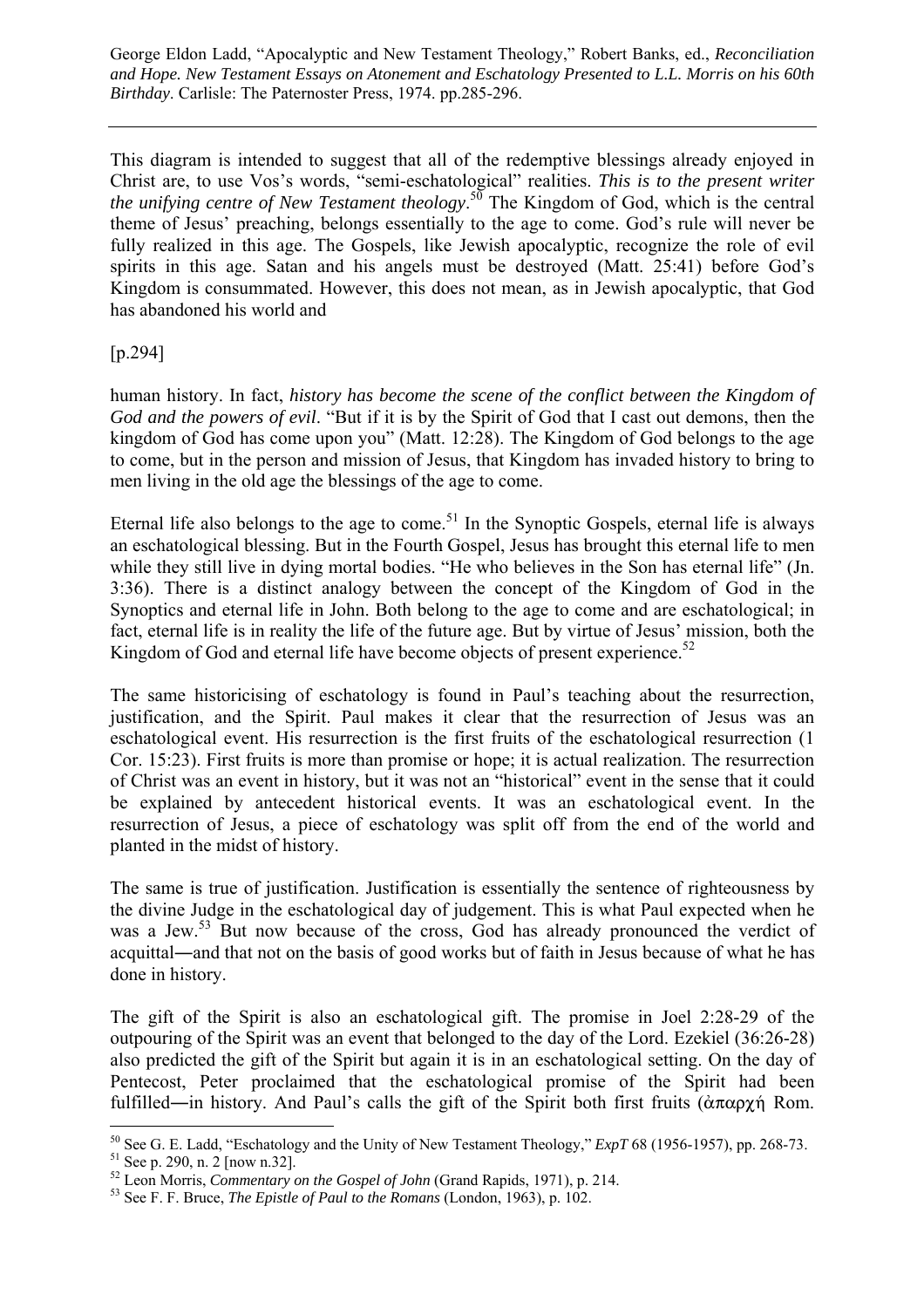8:23) and a down-payment ( $\alpha$ pp $\alpha\beta\omega$ , 2 Cor. 1:22; 5:5; Eph. 1:14) of the eschatological fullness.

It is because these eschatological blessings have come to men in history that Paul says that Christ gave himself for our sins to deliver us from this present evil age (Gal. 1:4), and that we are no longer to be conformed to

[p.295]

the pattern of this age but to be transformed by a new inner dynamic (Rom. 12:2). Although Paul does not say so, this new dynamic can be nothing less than the powers of the age to come (Heb. 6:5) which have come to men while they are still living in the old age.

This fact has led many scholars to the conclusion that in fact the turn of the ages has occurred. "Mit Jesu Person and Wirken als Gottessohn and Messias ist die zukünftige welt, das ewige Leben nit seinen göttlichen Kräften, Gegenwart geworden, der zukünftige Äon reicht mit ihm in diesen Äon hinein".54

In its view of the two aeons, the NT is in essential agreement with first century apocalyptic. The framework of eschatological notions is broken only by the fact that the  $\alpha\hat{\omega}\alpha\mu\hat{\epsilon}\lambda\hat{\omega}\nu$ *is no longer merely in the future*. Believers are already redeemed from this present evil  $\alpha$  idov (Gal. 1:14) and have tasted the powers of the future  $\alpha$  idov (Heb. 6:5)... *The new aeon has already begun*, though as yet concealed from the eyes of men.<sup>55</sup>

Michaelis strenuously objects to this notion that the turn of the ages has already occurred.

"Ein `zukünftiger Äon' sollte, wenn er Gegenwart geworden wäre, eben nicht mehr zukünftiger hcisscn, bzw, wenn er nach wie vor `zukünftiger Äon' genannt wird, sollte er nicht als gegenwärtig vorgestellt sein. Von einer Gegenwart des zukünftiger Aons zu reden stellt emen Widerspruch in sich dar."<sup>56</sup>

This is certainly utterly logical. However, God transcends both time and history, and if not the new age itself, then at least the "powers of the age to come" have reached back into the old age. Vos's diagram certainly illustrates the situation in New Testament theology. Believers are living to all intents and purposes in two ages at the same time. We still sin, we are still weak, and frail, we still die; but we are nevertheless living by the power of a new life which is nothing less than the life of the age to come. The blessings of the new age do not constitute a worldly phenomenon. They are visible only to the eye of faith. They are now realized only in the spiritual realm.<sup>57</sup> In the age to come, the entire man—body as well as spirit—and creation as well (Rom. 8:21) will enjoy the blessings of God's salvation.

In any case, we have tried to show that the New Testament owes its basic structure to Jewish apocalyptic, which was in turn derived from the Old Testament. Apart from the inauguration of the age to come, God's

<sup>&</sup>lt;sup>54</sup> Josef Schmid, *Das Evangelium nach Markus* (Regensburg, 5 1963) p.37.<br><sup>55</sup> H. Sasse, *TDNT* I, p. 207. [Italics mine].<br><sup>56</sup> Wm. Michaelis, "Reich Gottes and Äonenwende" in *Neutestainentliche Aufsätze* (J. Schmid Fes

J. Blinzler, *et al*., 1963), p. 162. 57 Charismatics who believe that miracles and healings are normative for the entire church age will dispute this statement.